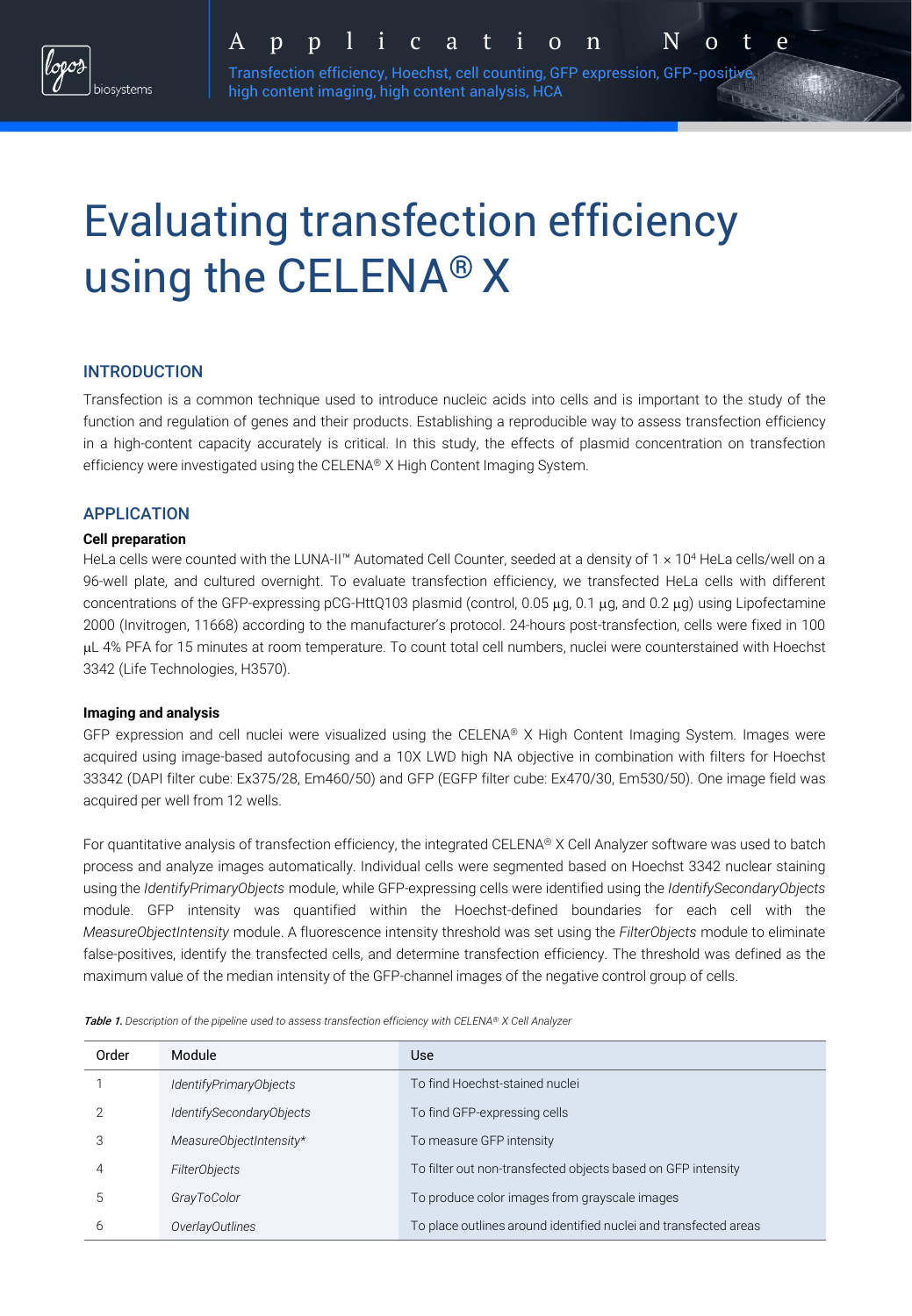To visualize the data, the *GraytoColor* module was used to apply colors to the grayscale images of each channel, and the *OverlayOutlines* module was used to overlay the images with the outlines of the identified cells and transfected areas to confirm segmentation precision (Figure 1).



Figure 1. Image analysis of GFP expression in HeLa cells 24 h post-transfection. Higher plasmid concentrations correlated with increased numbers of GFPpositive cells (green). Blue lines indicate control Hoechst-stained nuclei (blue) and magenta lines outline GFP-positive cells.



Figure 2. Quantification of transfection efficiency. The number of GFP-positive cells were compared to the number of Hoechst-stained nuclei. Transfection *efficiency improved with increasing concentrations of the GFP-expressing pCG-HttQ103 plasmid.*

### **CONCLUSION**

In this study, we analyzed the effects of plasmid concentration on transfection efficiency using the CELENA® X High Content Imaging System. Images of the adherent HeLa cells in a multi-well plate were captured automatically and batch processed to identify objects, measure fluorescence intensity, apply a fluorescence intensity threshold, and even label images to help visualize data. As shown in Figure 1 and 2, transfection efficiency increased with plasmid concentration.

Using the CELENA® X for fluorescence cell imaging and to quantitatively analyze multiple cellular features from each image automatically gives researchers a simple way to monitor transfection-based cell assays. The same analysis pipeline can easily be reused to verify or compare results from subsequent experiments.